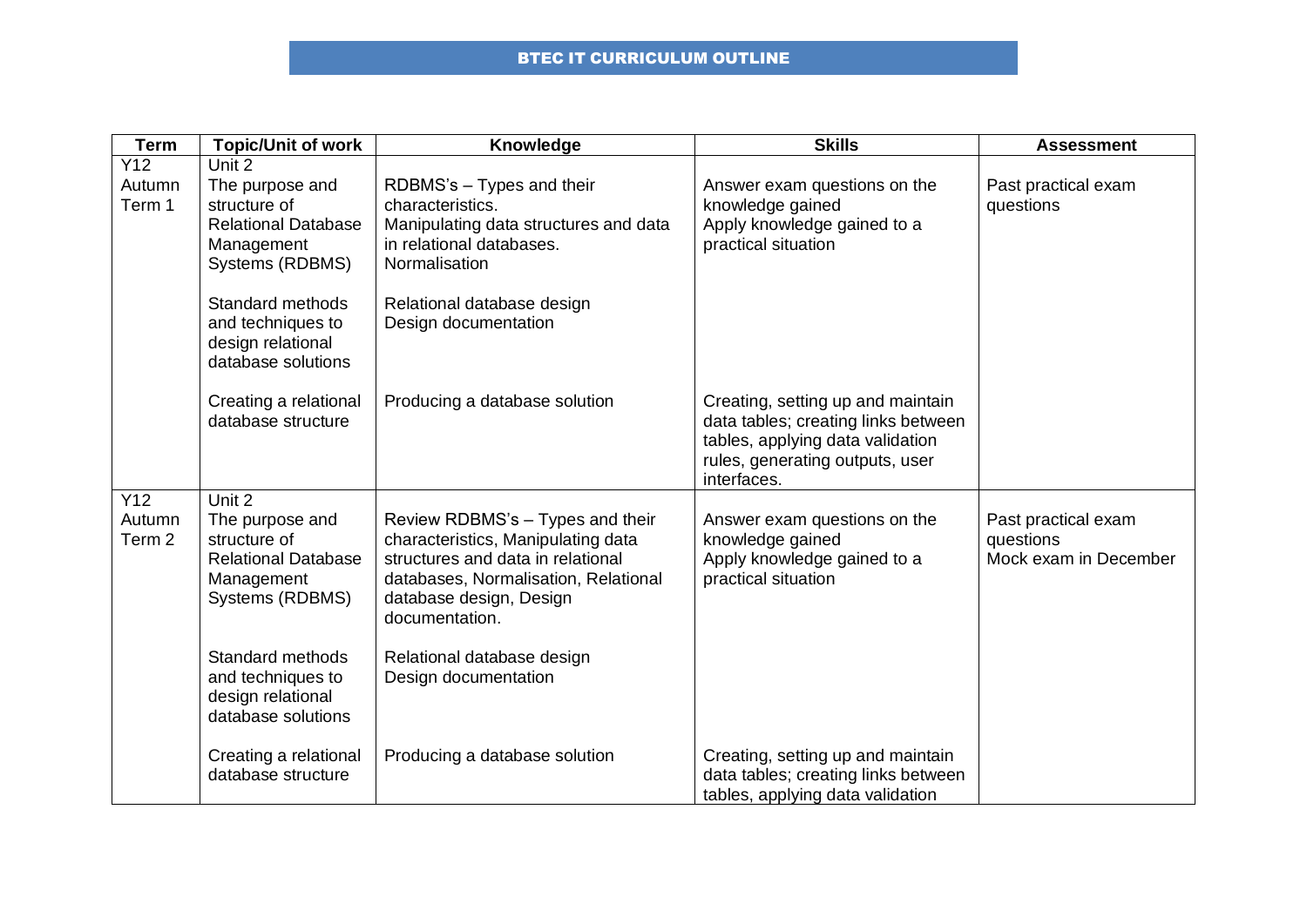## BTEC IT CURRICULUM OUTLINE

|                                    |                                                                                                                                                                                                                                             |                                                                                                                                                                                                                                             | rules, generating outputs, user<br>interfaces.                                                                                                                                                                    |                                                                                                                                                          |
|------------------------------------|---------------------------------------------------------------------------------------------------------------------------------------------------------------------------------------------------------------------------------------------|---------------------------------------------------------------------------------------------------------------------------------------------------------------------------------------------------------------------------------------------|-------------------------------------------------------------------------------------------------------------------------------------------------------------------------------------------------------------------|----------------------------------------------------------------------------------------------------------------------------------------------------------|
| Y12<br>Spring<br>Term 1            | Unit 2<br>The purpose and<br>structure of<br><b>Relational Database</b><br>Management<br>Systems (RDBMS)<br>Standard methods<br>and techniques to<br>design relational<br>database solutions<br>Creating a relational<br>database structure | Review unit 2 material in preparation for<br>exam                                                                                                                                                                                           | Answer exam questions on the<br>knowledge gained<br>Apply knowledge gained to a<br>practical situation                                                                                                            | Practical exam in<br>January.                                                                                                                            |
|                                    | Unit 1<br>Digital devices in IT<br>systems<br>Transmitting data                                                                                                                                                                             | Digital devices, their functions and use,<br>peripheral devices and media,<br>Computer software in an IT system,<br>Emerging technologies, Choosing IT<br>systems<br>Connectivity, Networks, Issues relating<br>to the transmission of data | Answer exam questions on the<br>knowledge gained<br>Applying knowledge and<br>understanding to different IT<br>contexts                                                                                           | Past exam questions on<br>digital devices &<br>transmitting data                                                                                         |
|                                    |                                                                                                                                                                                                                                             |                                                                                                                                                                                                                                             |                                                                                                                                                                                                                   |                                                                                                                                                          |
| Y12<br>Spring<br>Term <sub>2</sub> | Unit 1<br>Operating online<br>Protecting data and<br>information<br>Impact of IT systems                                                                                                                                                    | Online systems, online communities<br>Threats to data, information and<br>systems, protecting data<br>Online systems, impact on<br>organisations, using and manipulating<br>data                                                            | Answer exam questions on the<br>knowledge gained<br>Applying knowledge and<br>understanding to different IT<br>contexts<br>Develop an understanding of how<br>these contexts impact on<br>organisations behaviour | Past exam questions on<br>digital devices,<br>transmitting data,<br>operating online,<br>protecting data and<br>information and impact of<br>IT systems. |